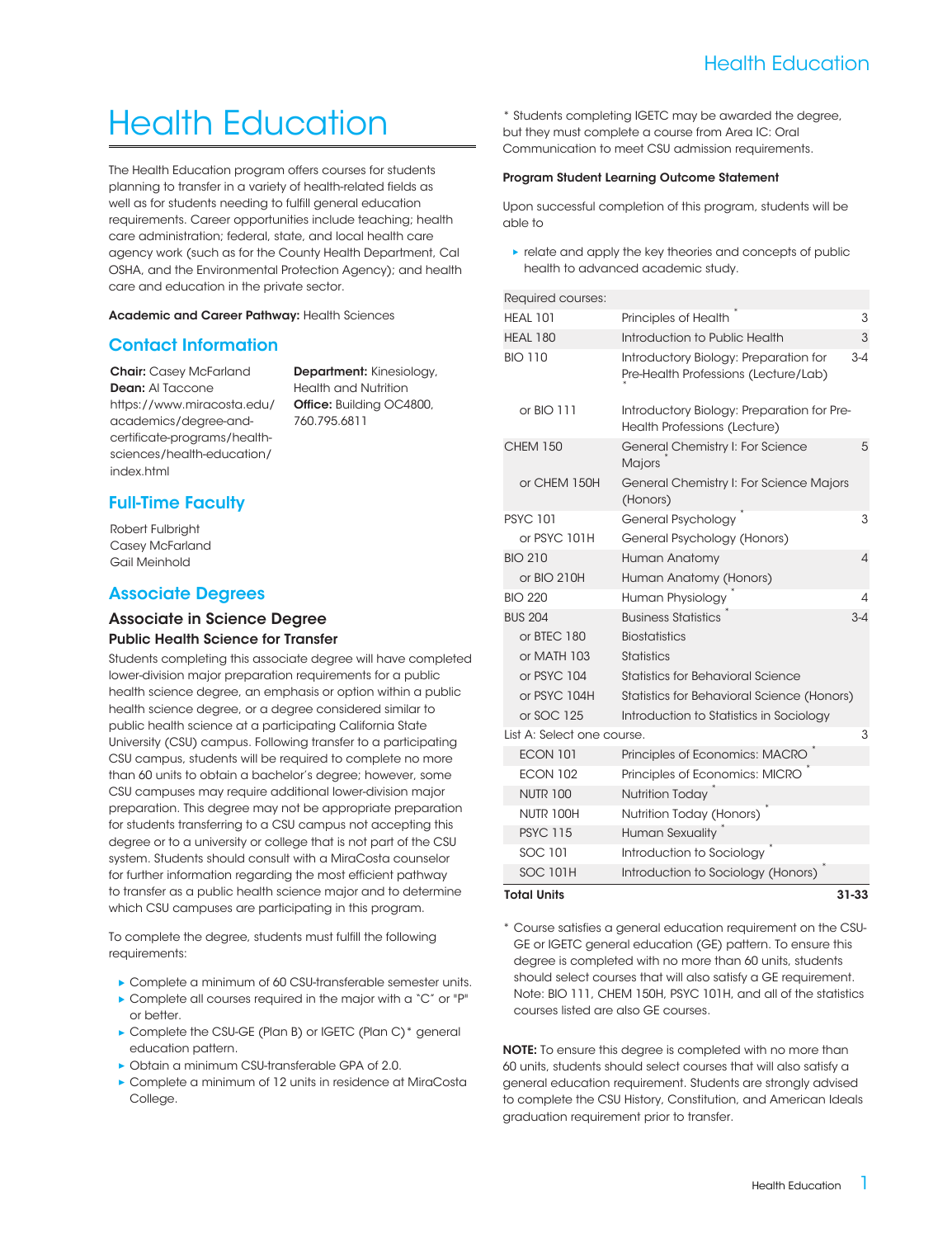# Health Education

# Courses

#### HEAL 101: Principles of Health

Units: 3 Prerequisites: None Acceptable for Credit: CSU, UC Lecture 3 hours. Course Typically Offered: Fall, Spring, and Summer

This course focuses on the exploration of major health issues and behaviors in the various dimensions of health. It emphasizes individual responsibility for personal health and the promotion of informed, positive health behaviors. Topics include exercise, weight control, nutrition, mental health, stress management, violence, substance abuse, reproductive health, human sexuality, disease prevention, aging, and environmental hazards and safety. C-ID PHS-100.

#### HEAL 180: Introduction to Public Health

Units: 3 Prerequisites: None Acceptable for Credit: CSU, UC Lecture 3 hours. Course Typically Offered: Fall, Spring

This course introduces the public health discipline and the factors that influence health and disease from a populationbased perspective. It provides an overview of public health profession functions and institutions as well as an in-depth examination of the core public health disciplines. Topics include the epidemiology of infectious and chronic diseases; prevention and control of diseases; social determinants of health; illness and health disparities among various populations; community organizing and health promotion programming; environmental health and safety; global health; healthcare policy; and career opportunities in public health. C-ID PHS-101.

#### HEAL 200: First Aid and Safety

Units: 1 Prerequisites: None Acceptable for Credit: CSU Lecture 1 hour. Course Typically Offered: Fall, Spring

This course acquaints the individual with emergency first aid procedures. It teaches the knowledge and skills needed to give immediate care to an injured or ill person and to decide whether advanced medical care is needed. Topics include musculoskeletal injuries, controlling external bleeding, burns, breathing emergencies, diabetic emergencies, seizures, fainting, epilepsy, stroke, and environmental emergencies. Students who successfully pass all first aid requirements have the opportunity to become certified in first aid by the American Red Cross (valid for 2 years).

#### HEAL 201: CPR and AED

Units: 1 Prerequisites: None Acceptable for Credit: CSU Lecture 1 hour. Course Typically Offered: Fall, Spring

This course prepares students to perform high-quality cardiopulmonary resuscitation (CPR) skills consistent with the American Heart Association (AHA) Basic Life Support (BLS) course. The AHA BLS course is designed for healthcare professionals and other personnel who need to know how to perform CPR and other basic cardiovascular life support skills in a wide variety of in-facility and prehospital settings.The AHA BLS course trains participants to promptly recognize several life-threatening emergencies, give high-quality chest compressions, deliver appropriate ventilations, and provide early use of an automated external defibrillator (AED). Students who successfully pass all CPR/AED requirements have the opportunity to receive an AHA BLS Provider course completion card (valid for 2 years).

# HEAL 205: Integrative Health and Wellness Units: 3

Prerequisites: None Acceptable for Credit: CSU Lecture 3 hours. Course Typically Offered: Fall, Spring

This course introduces evidence-based integrative approaches to health and wellness that consider#the whole personbody, mind, and spirit. The course is broken into six parts: characteristics of integrative medicine; mind-body sciences; integrative nutrition; botanicals/herbal medicine and aromatherapy/essential oils; energy therapies, manual healing, and yoga; and future expectations of integrative health. All topics are informed by science and follow the scientific method. Students develop a preliminary portfolio in a selected area of integrative health and wellness.

#### HEAL 222: Stress Management

Units: 3 Prerequisites: None Acceptable for Credit: CSU Lecture 3 hours. Course Typically Offered: Fall, Spring

This course introduces students to the concepts of stress management and prevention. It emphasizes the analysis of stressful events, application of appropriate techniques, and development and implementation of a stress reduction/ prevention plan. Topics include the physiology of the stress response, adaptive and maladaptive behaviors, stressprevention strategies, stress-reduction techniques, and how to implement a self-care stress-reduction plan.